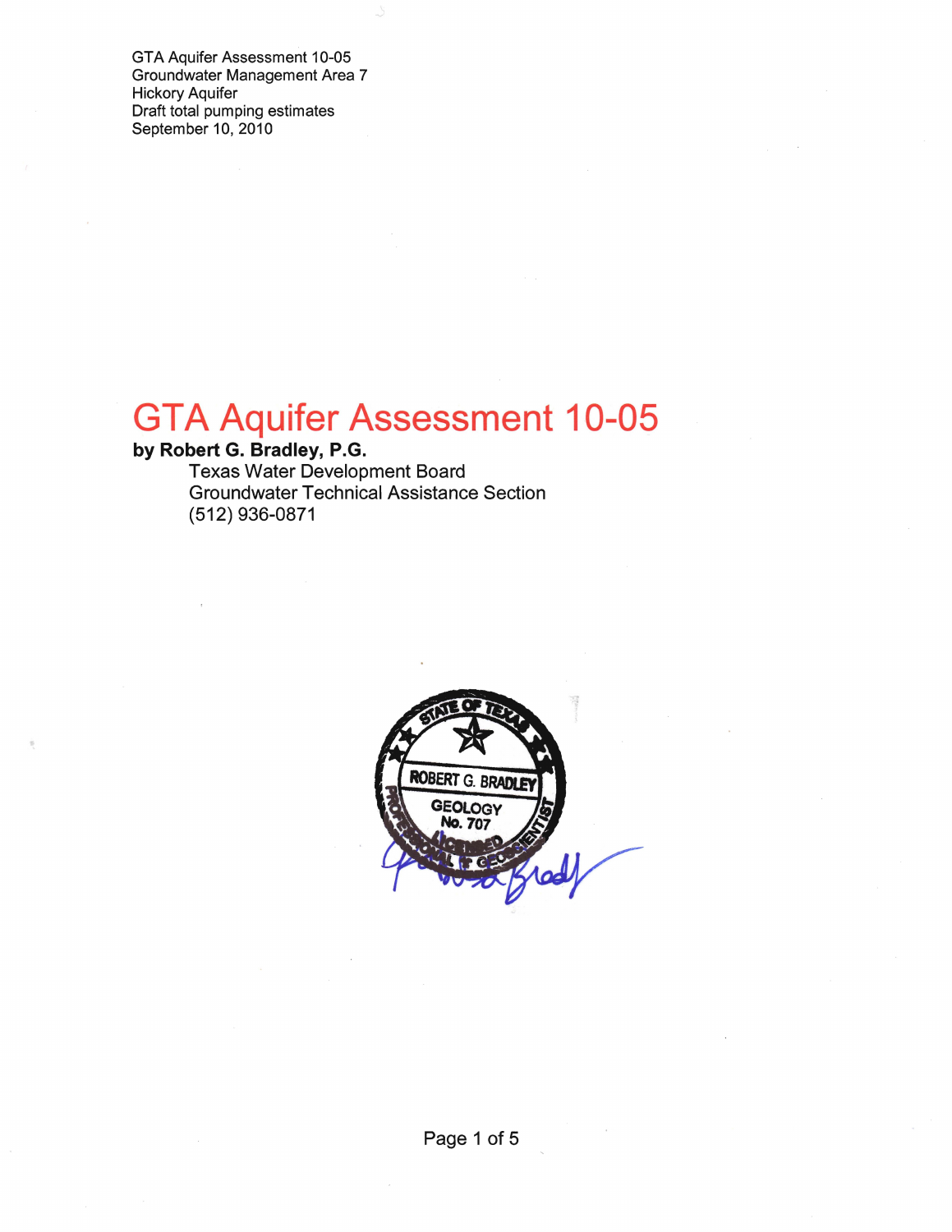GTA Aquifer Assessment 10-05 Groundwater Management Area 7 Hickory Aquifer Draft total pumping estimates September 10, 2010

#### **REQUESTOR:**

Caroline Runge, of the Menard County Underground Water District acting on behalf of the member groundwater conservation districts of Groundwater Management Area 7.

#### **DESCRIPTION OF REQUEST:**

This is a re-evaluation based on data supplied by two groundwater conservation districts to update the results Aquifer Assessment 08-07 for the Hickory Aquifer. The Menard County Underground Water District (MCUWD) supplied additional data for this request.

## **DRAFT DESIRED FUTURE CONDITIONS:**

 $\blacksquare$  Hickory Aquifer – Four scenarios that allow water-level declines of 5, 10, 15, and 20 feet after 50 years, respectively.

## **METHODS:**

The HCUWCD (Tybor, 2010) and the MCUWD (Caroline Runge, personal communication, 2010) supplied additional data for the Hickory Aquifer. HCUWCD supplied water-level data and water use data that indicates average water levels have remained steady for years 2005 – 2008. The average pumpage for these years was 916 acre-feet per year.

TWDB staff calculated a comparable estimate of 1,202 acre-feet per year of pumping, based on MCUWD information and the assertion of no noticeable water level declines in the district (Caroline Runge, personal communication, 2010). A transient hydrologic budget for the saturated portion of an aquifer is (Freeze and Cherry, 1979, p.365):

$$
Q(t) = R(t) - D(t) + \frac{dS}{dt}
$$

Where:  $Q(t)$  = total rate of groundwater withdrawal

 $R(t)$ = total rate of groundwater recharge to the basin

 $D(t)$ = total rate of groundwater discharge from the basin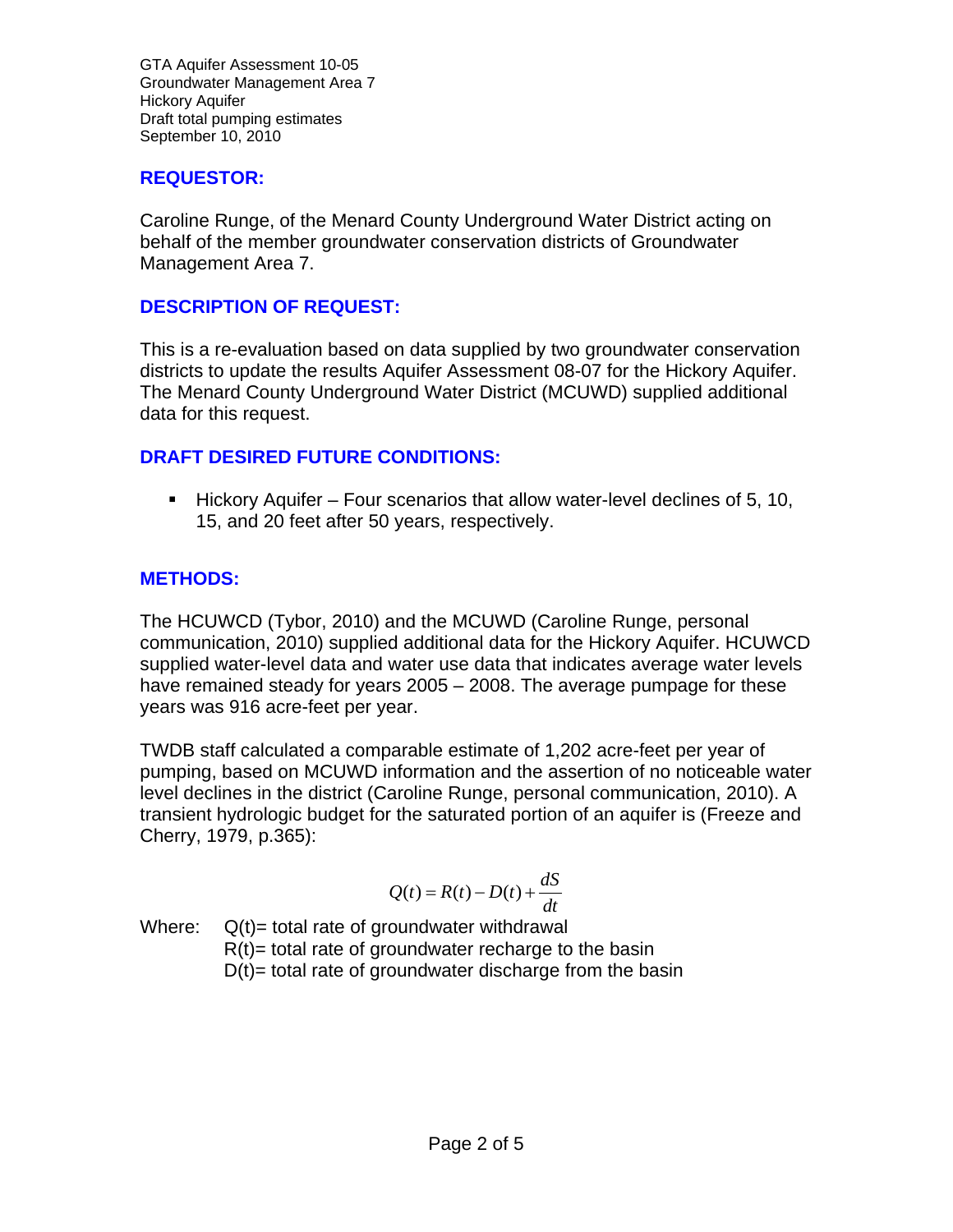GTA Aquifer Assessment 10-05 Groundwater Management Area 7 Hickory Aquifer Draft total pumping estimates September 10, 2010

> *dt*  $\frac{dS}{ds}$  = rate of change of storage in the saturated zone of the basin

Based on the updated GCD data, the average annual water levels have not varied significantly for the last five years. This infers that the aquifer is near equilibrium conditions, therefore dS/dt can be set zero to obtain,

$$
Q(t) = R(t) - D(t).
$$

Bluntzer (1992) estimated the amount that could be that can be recovered by wells without significant impact to the aquifer was 2,000 acre-feet per year. Based on the information provided by the HCUWCD, it appears that an average of 916 acre-feet per year results in little water level decline between 2005 and 2008. Because of variation in the two methods, and variability in the data available, these two estimated pumpage amounts for HCUWCD were averaged to obtain a value of 1,458 acre-feet per year.

In Menard WCD, approximately 1,012 acre-feet per year may be pumped within MCUWD without removing water from aquifer storage.

Table 1 recaps the estimated annual volumes from water level declines of 5, 10, 15 and 20 feet from AA 08-07 (Thorkildsen and Backhouse, 2010).

The calculations were completed in a Microsoft Excel worksheet.

#### **PARAMETERS AND ASSUMPTIONS:**

- Parameters, assumptions, volumetric calculations, and areas were obtained from Aquifer Assessment 08-07 (Thorkildsen and Backhouse, 2010).
- Water level declines of 5, 10, 15, and 20 feet, respectively, were estimated to be uniform across the aquifer.

#### **RESULTS:**

The re-evaluated total pumping based on the conditions provided by GMA 7 for the Hill Country UWCD and Menard County UWD is summarized in Table 2 by groundwater conservation district and desired aquifer conditions.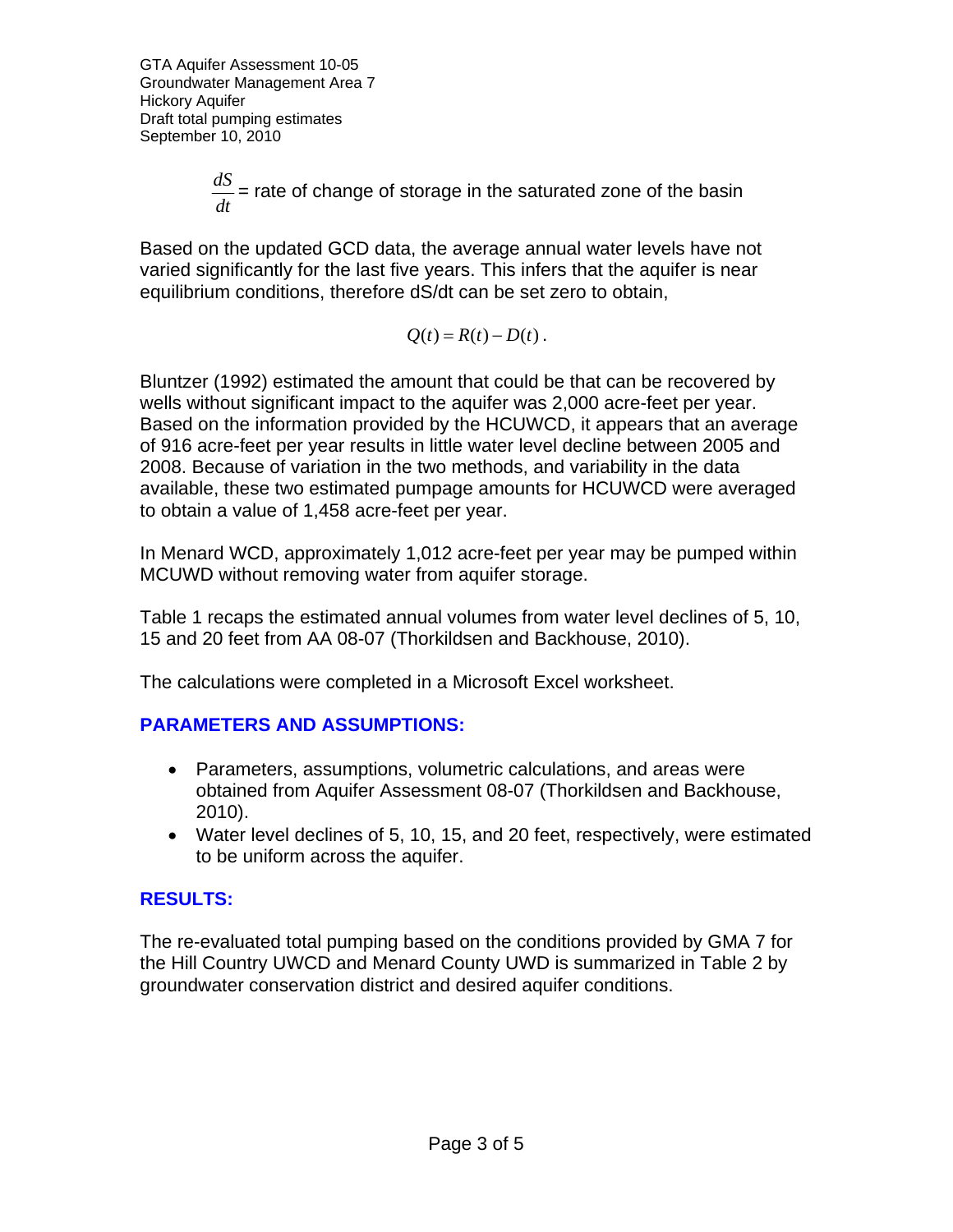#### Table 1. Summary of Estimated annual volume (acre-feet per year) from water level declines (Thorkildsen and Backhouse, 2010)

| <b>Groundwater Conservation District</b> |     | 5 ft. decline   10 ft. decline | 15 ft. decline | 20 ft. decline |
|------------------------------------------|-----|--------------------------------|----------------|----------------|
| Hill Country UWCD                        | 144 | 288                            | 432            | 576            |
| <b>Menard County UWD</b>                 |     | 4                              | 6              |                |

UWCD = underground water conservation district UWD = underground water district

Table 2. Summary of total pumping (acre-feet per year) based on water-level declines of 5, 10, 15, and 20 feet for the Hickory Aquifer for the Hill Country GCD and Menard County UWD.

| <b>Groundwater Conservation District</b> | 5 ft. decline | 10 ft. decline | 15 ft. decline | 20 ft. decline |
|------------------------------------------|---------------|----------------|----------------|----------------|
| Hill Country UWCD                        | 1,602         | 1,746          | 1,890          | 2,034          |
| <b>Menard County UWD</b>                 | 1,014         | 1,016          | 1,018          | 1,020          |

UWCD = underground water conservation district UWD = underground water district

#### **LIMITATIONS:**

Additional data are needed to create improved estimates; these estimates are a fundamental interpretation of the requested conditions. This analysis assumes homogeneous and isotropic aquifers; however, conditions for the Hickory Aquifer may not behave in a uniform manner. The analysis further assumes that precipitation is the only source of aquifer recharge, lateral inflow to the aquifer is equal to lateral outflow from the aquifer, and that future pumping will not alter this balance.